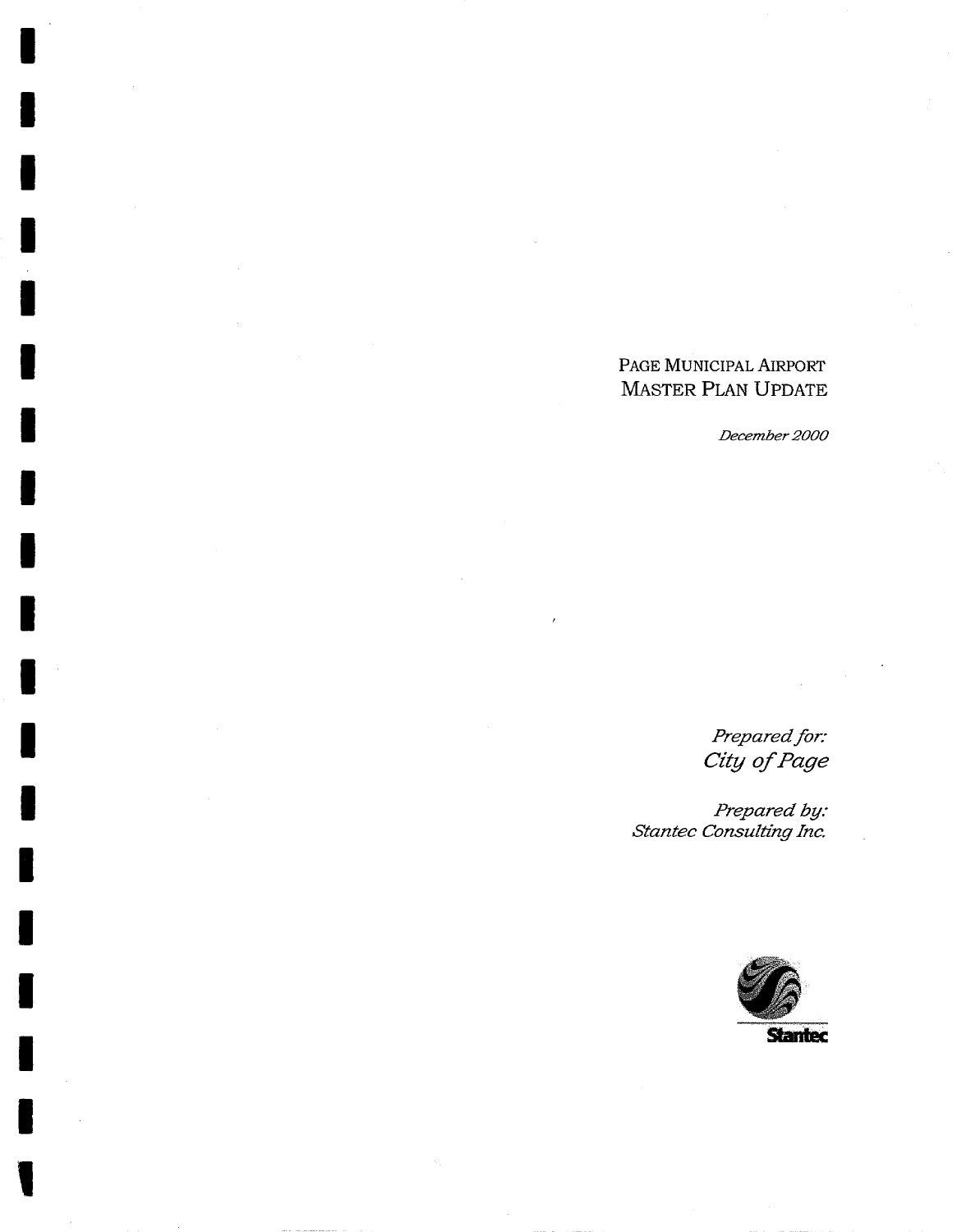# **ACKNOWLEDGEMENT**

Stantec Consulting Inc. would like to thank the following participants for their efforts in the creation of the Page Municipal Airport Master Plan Update.

#### **Staff**

Richard A. Jentzsch B. J. Findlay

**I** 

**I** 

**I** 

**I** 

**I** 

**I** 

**I** 

**I** 

**I** 

**I** 

**I** 

**I** 

**I** 

**I** 

**I** 

**I** 

**I** 

**I** 

**i** 

#### **Airport Board**

Adrian Powell--Chair Douglas T. Nelson--Vice-Chair Dale Gleve Daniel H. Johnnie, Jr. Len Cook Dr. E. Pell Wadleigh Rich Merolla

#### **City Council**

Robert S. Bowling--Mayor Tina Holman--Vice Mayor Brad Henningsen--Councilor John Kocjan--Councilor Mel McQuarrie-Councilor Cheryl Schwartz--Councilor Tim McDaniels~Councilor

**Planning Advisory Committee**  Doug Nelson Tug Kangus Dugan Warner Gary Scaramazzo Ray Boucher - ADOT Matt Stein George Buley - FAA **Tom VanMeenan** Cheryl Schwartz Matt Bumguardner Steve White Harvey Gardner Michael Phillips Andy Jordan Bill Williams Doug Gardner Bruce Muraida (P&Z) Melvin McQuarrie Jim Traub Sharon Dockstader

"THE PREPARATION OF THESE DOCUMENTS WAS FINANCED IN PART THROUGH A PLANNING GRANT FROM ADOT AERONAUTICS THROUGH THE GRANT E9070. THE CONTENTS DO NOT NECESSARILY REFLECT THE OFFICIAL VIEWS OR POLICY OF THE ADOT OR THE FAA. ACCEPTANCE OF THESE DOCUMENTS BY THE ADOT AND THE FAA DOES NOT IN ANY WAY CONSTITUTE A COMMITMENT OF THE PART OF THE STATE OF ARIZONA AND THE UNITED STATES TO PARTICIPATE IN ANY DEVELOPMENT DEPICTED HEREIN NOR DOES IT INDICATE THAT THE PROPOSED DEVELOPMENT IS ENVIRONMENTALLY ACCEPTABLE IN ACCORDANCE WITH APPROPRIATE PUBLIC LAWS."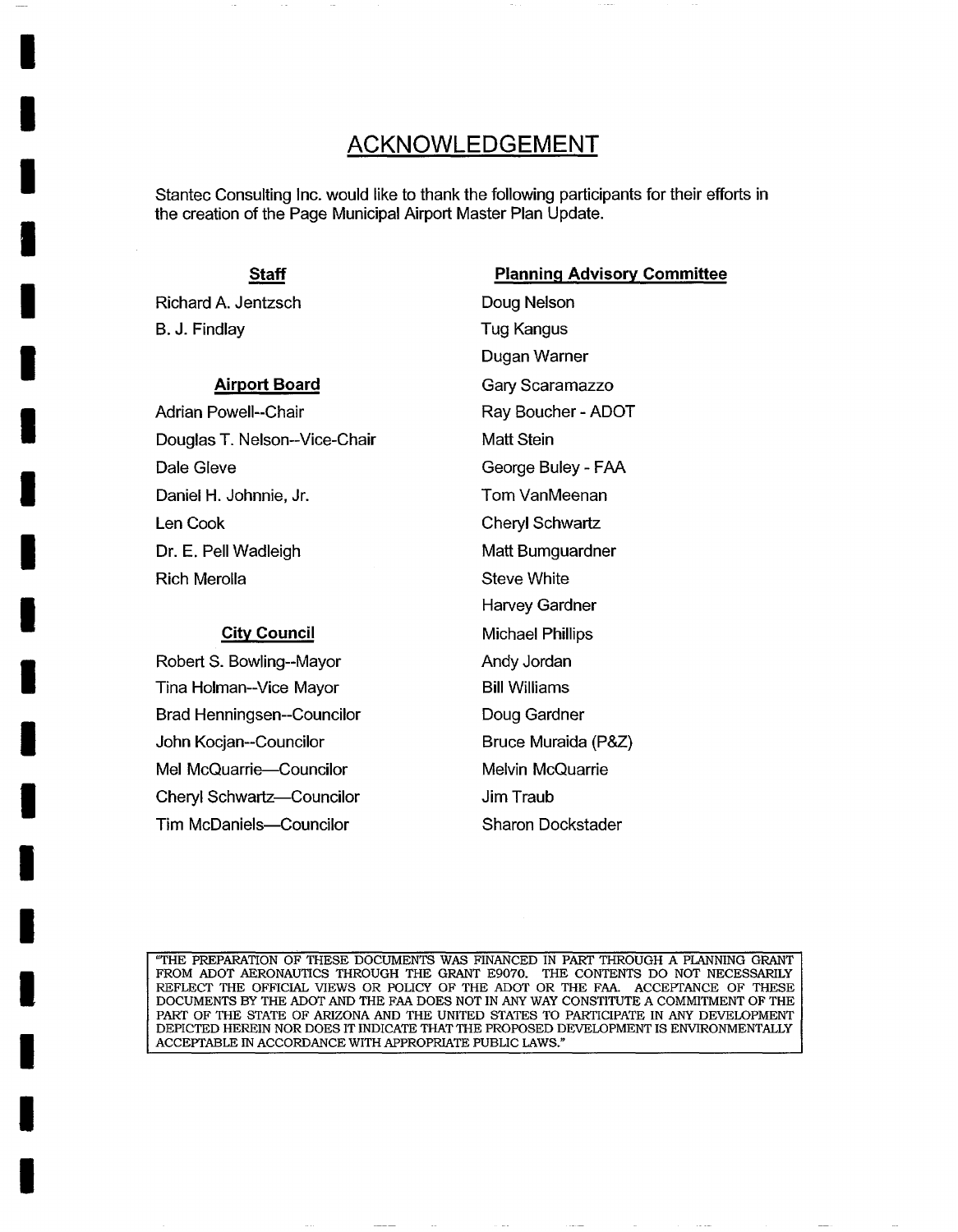# **Table of Contents**

### PAGE

 $\cdots \cdots \cdots$ 

|     | <b>CHAPTER 1</b>  |                                                           |  |  |
|-----|-------------------|-----------------------------------------------------------|--|--|
| 1.1 |                   |                                                           |  |  |
| 1.2 |                   |                                                           |  |  |
| 1.3 |                   |                                                           |  |  |
| 1.4 |                   |                                                           |  |  |
| 1.5 |                   |                                                           |  |  |
|     | <b>CHAPTER 2</b>  |                                                           |  |  |
| 2.1 |                   |                                                           |  |  |
| 2.2 |                   |                                                           |  |  |
|     | 2.2.1             |                                                           |  |  |
|     | 2.2.2             |                                                           |  |  |
|     | 2.2.3             |                                                           |  |  |
|     | 2.2.4             |                                                           |  |  |
| 2.3 |                   |                                                           |  |  |
| 2.4 |                   | AIRPORT CLASSIFICATION, ACTIVITY CATEGORIES AND USERS 2-5 |  |  |
|     | 2.4.1             |                                                           |  |  |
|     | 2.4.2             |                                                           |  |  |
|     | 2.4.3             |                                                           |  |  |
|     | 2.4.4             |                                                           |  |  |
| 2.5 |                   |                                                           |  |  |
|     |                   | $2 - 7$                                                   |  |  |
|     |                   |                                                           |  |  |
| 2.6 |                   |                                                           |  |  |
|     | 2.6.1             |                                                           |  |  |
|     |                   |                                                           |  |  |
| 2.7 |                   |                                                           |  |  |
| 2.8 |                   |                                                           |  |  |
|     | Table of Contante | $D = 1$                                                   |  |  |

Table of Contents

÷

 $\overline{\phantom{a}}$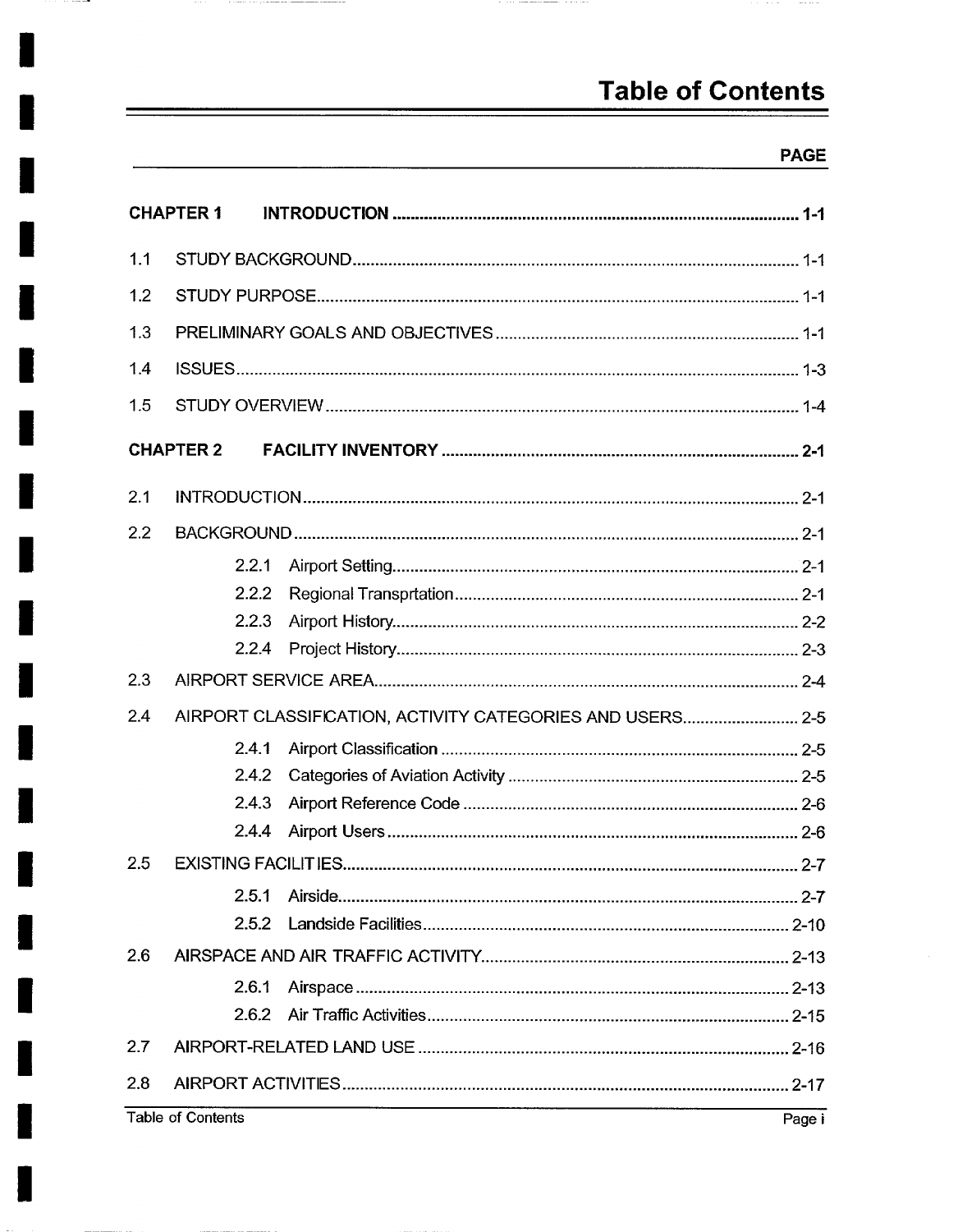|      | 2.8.1            |  |  |
|------|------------------|--|--|
|      | 2.8.2            |  |  |
|      | 2.8.3            |  |  |
| 2.9  |                  |  |  |
|      | 2.9.1            |  |  |
|      | 2.9.2            |  |  |
| 2.10 |                  |  |  |
| 2.11 |                  |  |  |
|      | <b>CHAPTER 3</b> |  |  |
| 3.1  |                  |  |  |
| 3.2  |                  |  |  |
| 3.3  |                  |  |  |
|      | 3.3.1            |  |  |
|      | 3.3.2            |  |  |
| 3.4  |                  |  |  |
|      | 3.4.1            |  |  |
|      | 3.4.2            |  |  |
|      | 3.4.3            |  |  |
|      | 3.4.4            |  |  |
|      | 3.4.5            |  |  |
|      | <b>CHAPTER 4</b> |  |  |
| 4.1  |                  |  |  |
| 4.2  |                  |  |  |
|      | 4.2.1            |  |  |
|      | 4.2.2            |  |  |
|      | 4.2.3            |  |  |
|      | 4.2.4            |  |  |
|      | 4.2.5            |  |  |
|      |                  |  |  |

ı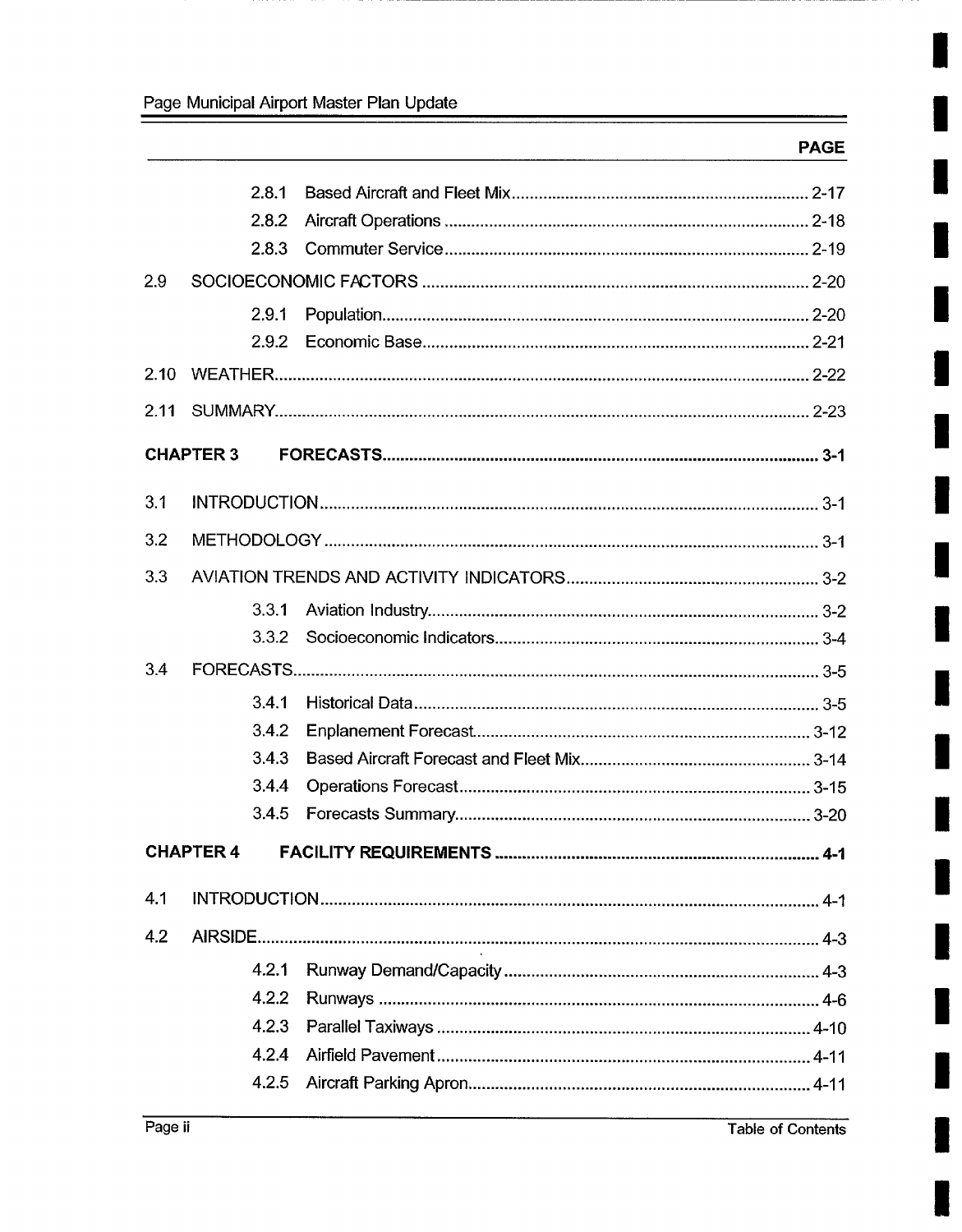|     | 4.2.6                                                                     |
|-----|---------------------------------------------------------------------------|
|     | Navigational and Visual Aids, Lighting, Marking and Signage 4-14<br>4.2.7 |
|     | 4.2.8                                                                     |
|     | 4.2.9                                                                     |
|     |                                                                           |
|     |                                                                           |
| 4.3 |                                                                           |
|     | 4.3.1                                                                     |
|     | 4.3.2                                                                     |
| 4.4 |                                                                           |
|     | <b>CHAPTER 5</b>                                                          |
|     |                                                                           |
| 5.1 |                                                                           |
| 5.2 |                                                                           |
| 5.3 |                                                                           |
|     | 5.3.1                                                                     |
|     | 5.3.2                                                                     |
|     | 5.3.3                                                                     |
| 5.4 |                                                                           |
| 5.5 | SELECTION OF PREFERRED DEVELOPMENT ALTERNATIVE  5-10                      |
| 5.6 |                                                                           |
| 5.7 |                                                                           |
|     |                                                                           |
|     |                                                                           |
| 6.1 |                                                                           |
| 6.2 |                                                                           |
| 6.3 |                                                                           |
| 6.4 |                                                                           |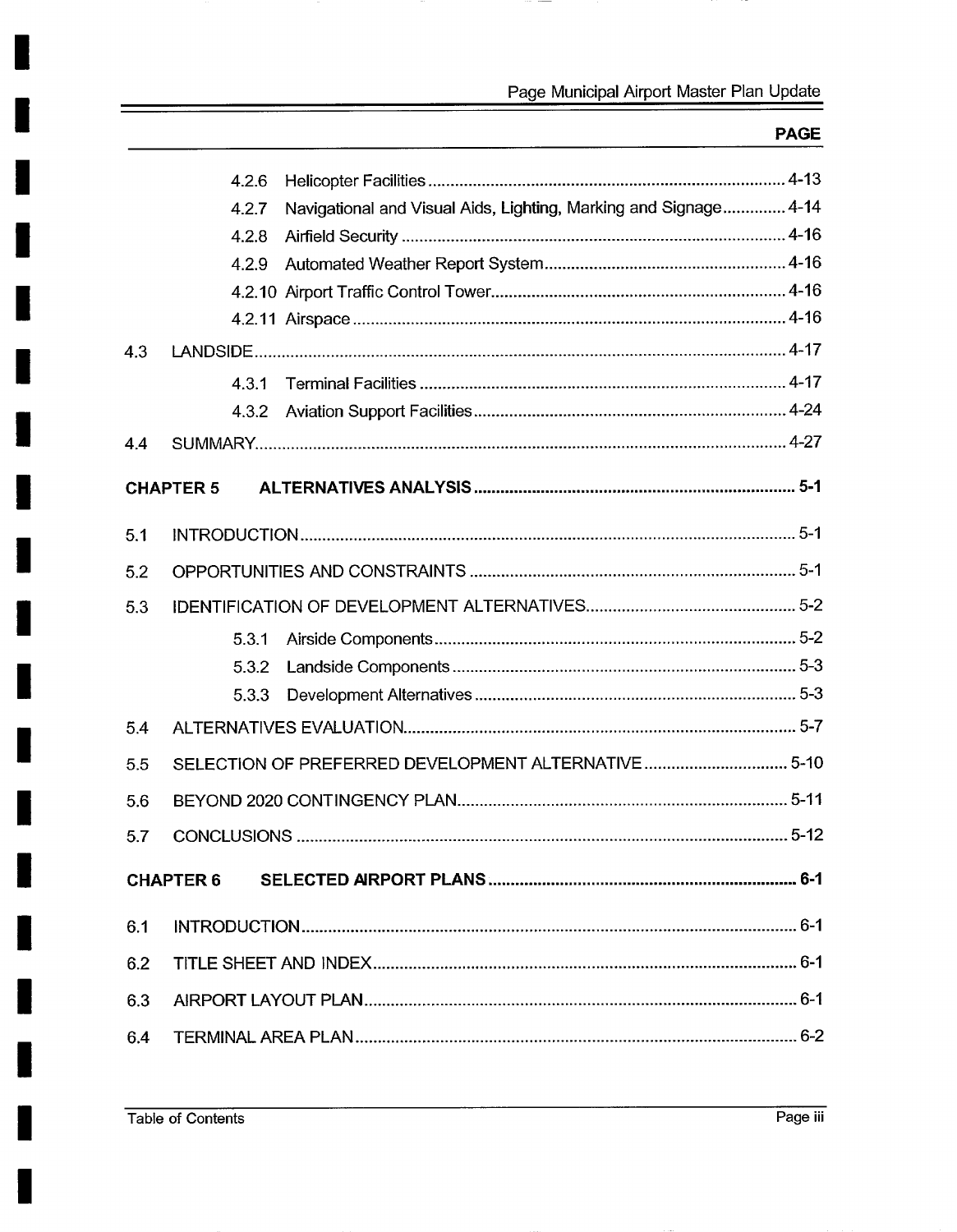| 6.5 |                  |  |
|-----|------------------|--|
|     | 6.5.1            |  |
|     | 6.5.2            |  |
|     | 6.5.3            |  |
|     | 6.5.4            |  |
|     | 6.5.5            |  |
| 6.6 |                  |  |
| 6.7 |                  |  |
| 6.8 |                  |  |
| 6.9 |                  |  |
|     | <b>CHAPTER 7</b> |  |
| 7.1 |                  |  |
| 7.2 |                  |  |
|     | 7.2.1            |  |
|     | 7.2.2            |  |
|     | 7.2.3            |  |
|     | 7.2.4            |  |
|     | 7.2.5            |  |
|     | 7.2.6            |  |
|     | 7.2.7            |  |
|     | 7.2.8            |  |
|     | 7.2.9            |  |
|     |                  |  |
|     |                  |  |
|     |                  |  |
|     |                  |  |
|     |                  |  |
|     |                  |  |
|     |                  |  |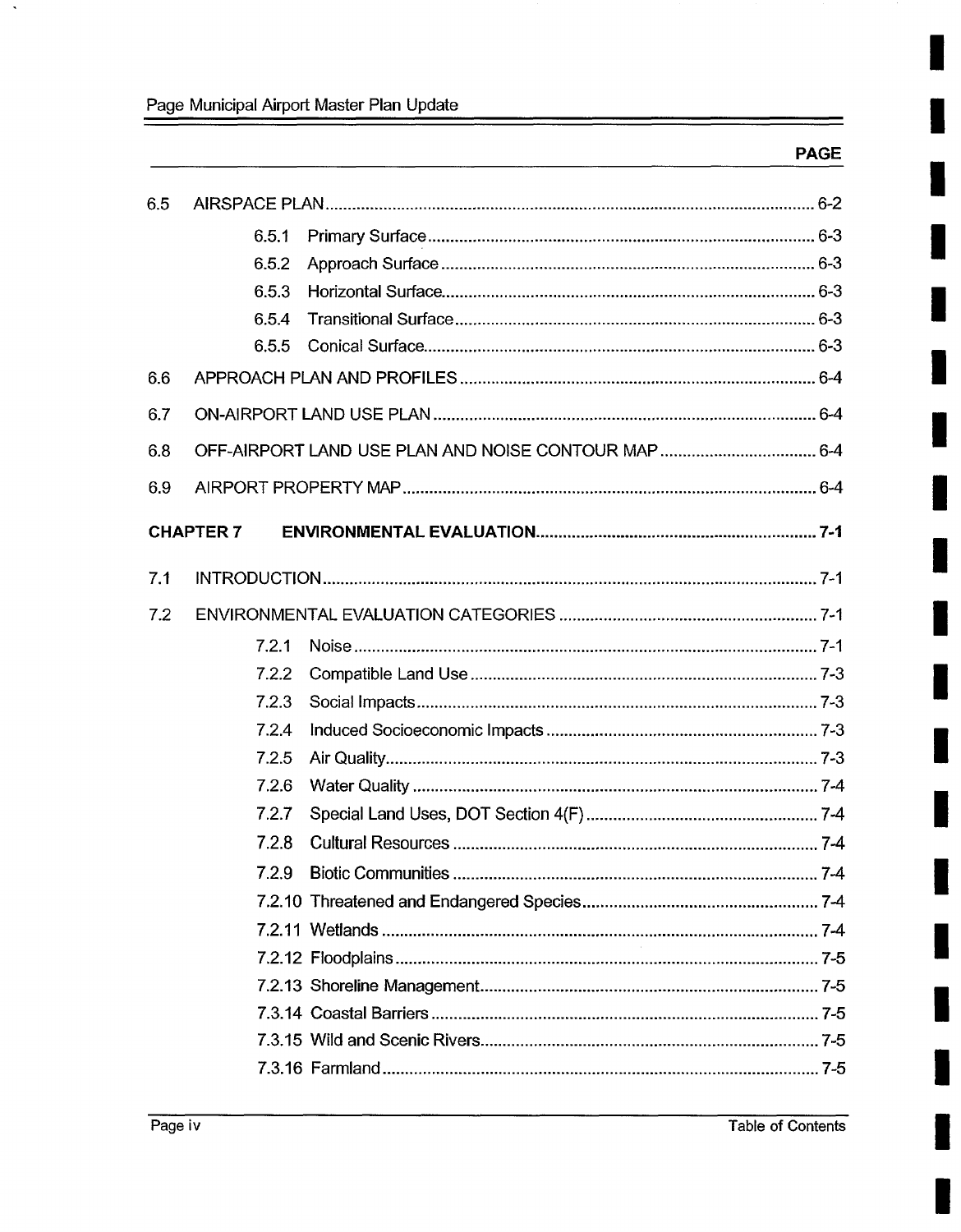$\sim$ 

 $\sim$  -  $\sim$ 

 $\mathcal{A}^{\mathcal{A}}$  , where  $\mathcal{A}^{\mathcal{A}}$ 

| 7.3 |                  |         |
|-----|------------------|---------|
|     | <b>CHAPTER 8</b> |         |
| 8.1 |                  |         |
|     |                  |         |
| 8.2 |                  |         |
|     | 8.2.1            |         |
|     | 8.2.2            |         |
|     | 8.2.3            |         |
|     | 8.2.4            |         |
|     | 8.2.5            |         |
|     | 8.2.6            |         |
|     | 8.2.7            |         |
| 8.3 |                  |         |
| 8.4 |                  |         |
|     | 8.4.1            |         |
|     | 8.4.2            |         |
|     | 8.4.3            |         |
| 8.5 |                  |         |
|     | <b>CHAPTER 9</b> | $9 - 1$ |
| 9.1 |                  |         |
| 9.2 |                  |         |
|     | 9.2.1            |         |
|     | 9.2.2            |         |
|     | 9.2.3            |         |
| 9.3 |                  |         |
|     |                  |         |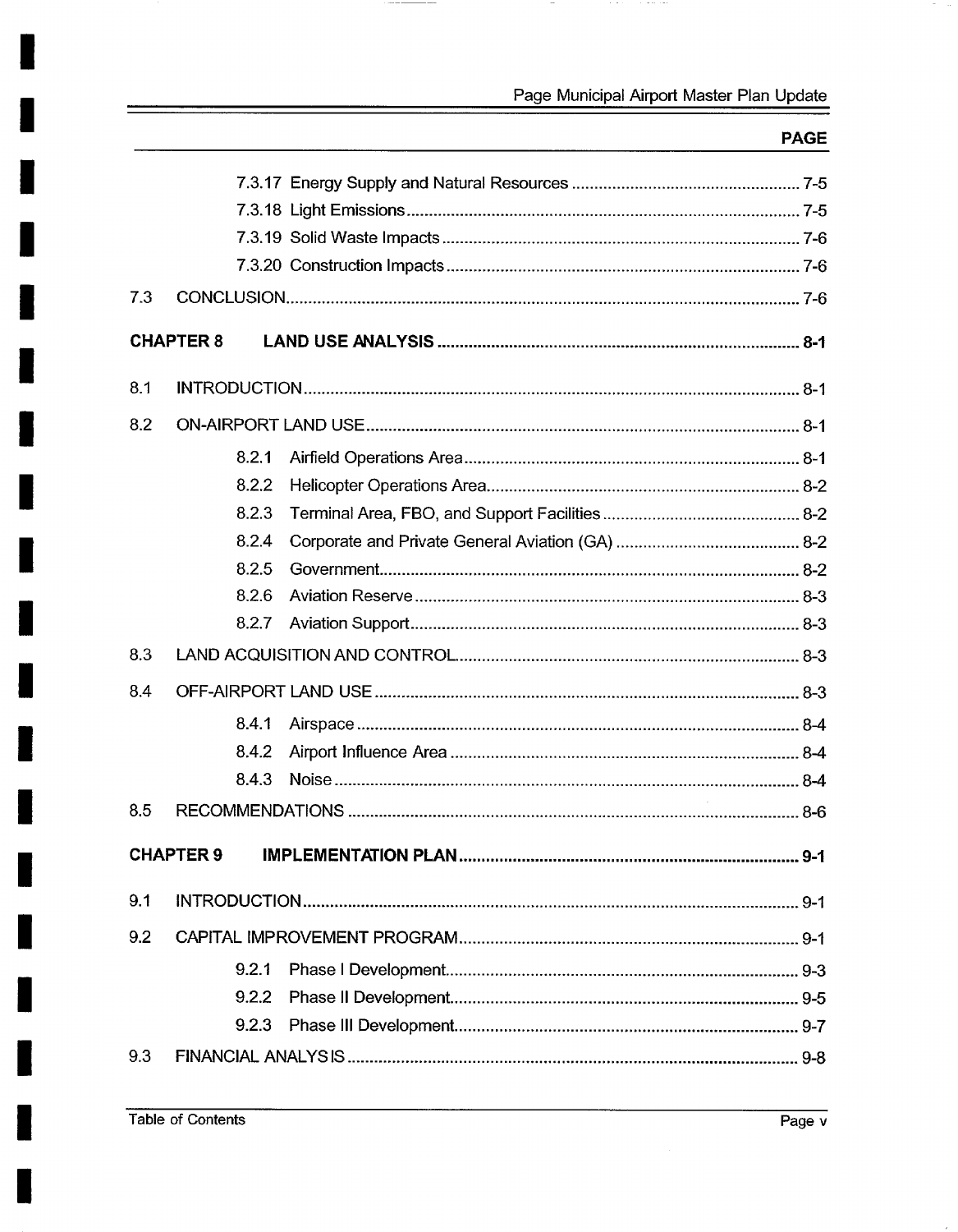| <b>GLOSSARY</b> |  |
|-----------------|--|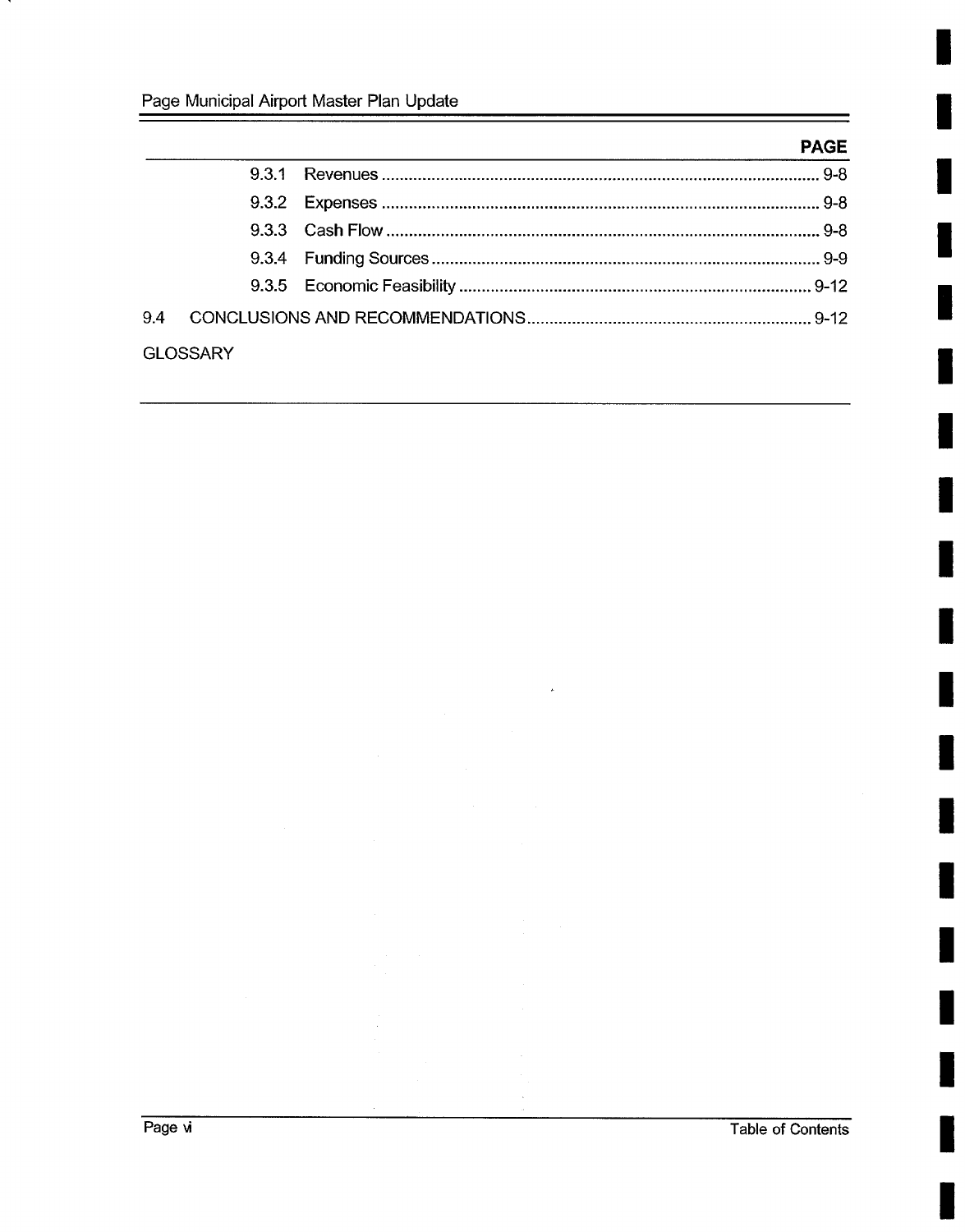$\overline{\phantom{a}}$ 

# LIST OF TABLES PAGE

**I** 

**I** 

**I** 

**I** 

**I** 

**I** 

**I** 

**I** 

**I** 

**I** 

**I** 

**I** 

**I** 

**I** 

**I** 

**I** 

**I** 

**I** 

**I** 

| Table $2 - 1$       |                                                                  |  |
|---------------------|------------------------------------------------------------------|--|
| Table $2 - 2$       |                                                                  |  |
| Table $2 - 3$       |                                                                  |  |
| Table $2 - 4$       |                                                                  |  |
| <b>Table 2 - 5</b>  |                                                                  |  |
| Table 2 - 6         |                                                                  |  |
| Table $2 - 7$       |                                                                  |  |
| Table 3 - 1         |                                                                  |  |
| Table $3 - 2$       |                                                                  |  |
| Table $3 - 3$       |                                                                  |  |
| Table $3 - 4$       | Historical Itinerant Operations-General Aviation & Military 3-10 |  |
| Table $3 - 5$       |                                                                  |  |
| Table $3 - 6$       |                                                                  |  |
| Table $3 - 7$       |                                                                  |  |
| Table $3 - 8$       |                                                                  |  |
| Table $3 - 9$       |                                                                  |  |
| Table 3 - 10        |                                                                  |  |
| Table 3 - 11        |                                                                  |  |
| Table 3 - 12        |                                                                  |  |
| <b>Table 3 - 13</b> |                                                                  |  |
| Table 3 - 14        |                                                                  |  |
| Table 3 - 15        |                                                                  |  |
| Table 3 - 16        |                                                                  |  |
| Table 3 - 17        |                                                                  |  |
| Table 3 - 18        |                                                                  |  |
| Table 3 - 19        |                                                                  |  |
| <b>Table 3 - 20</b> |                                                                  |  |
| <b>Table 3 - 21</b> |                                                                  |  |
| <b>Table 3 - 22</b> |                                                                  |  |
| <b>Table 4 - 1</b>  |                                                                  |  |
| Table $4 - 2$       |                                                                  |  |
| Table $4 - 3$       | Computer Model - Runway Length Requirements for Page  4-7        |  |
| Table $4 - 4$       |                                                                  |  |
| Table $4 - 5$       |                                                                  |  |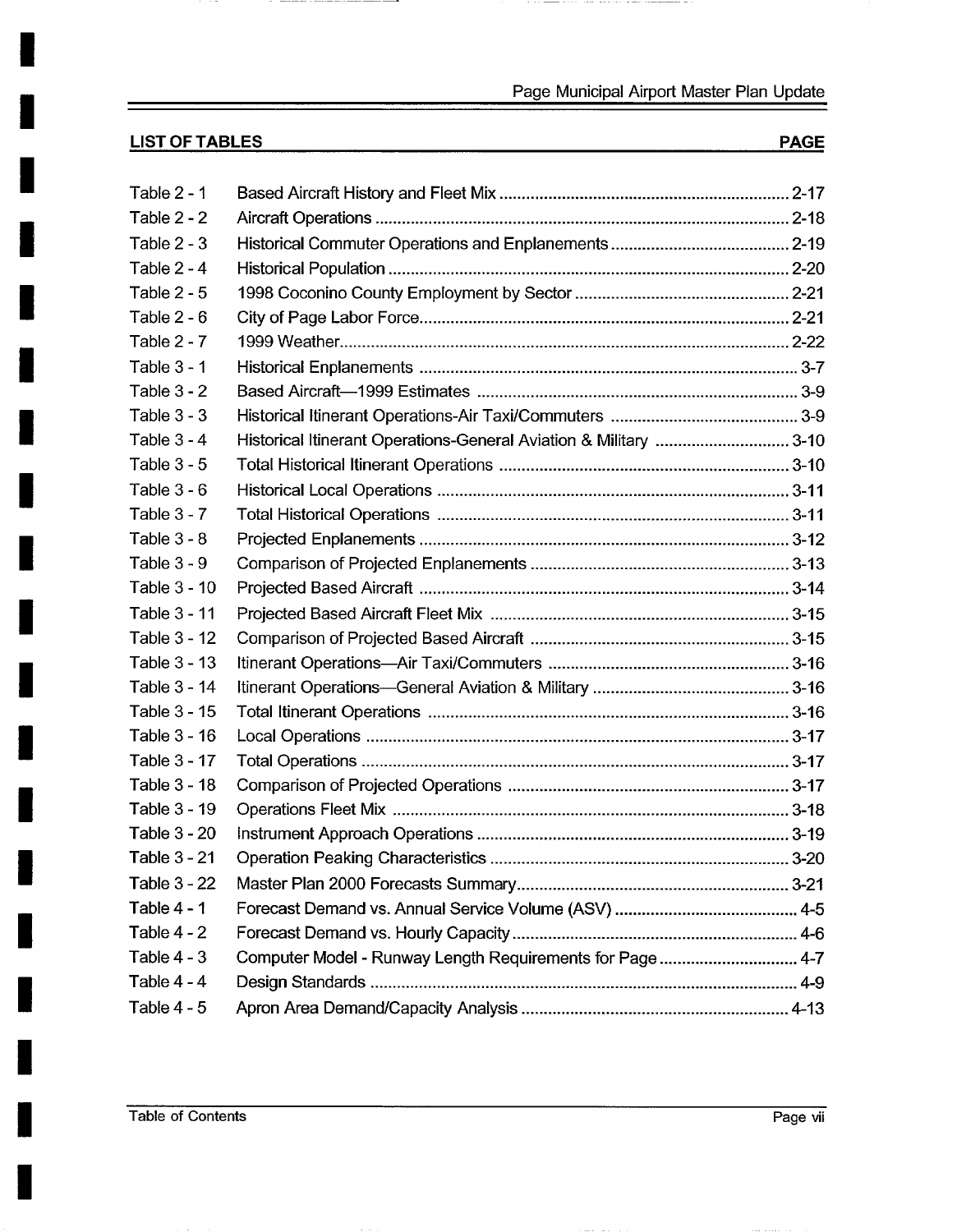| Table $4 - 6$       |  |
|---------------------|--|
| Table $4 - 7$       |  |
| Table $4 - 8$       |  |
| Table $4 - 9$       |  |
| <b>Table 4 - 10</b> |  |
| Table 4 - 11        |  |
| <b>Table 4 - 12</b> |  |
| <b>Table 4 - 13</b> |  |
| Table $9 - 1$       |  |
| Table $9 - 2$       |  |
| Table $9 - 3$       |  |
| Table $9 - 4$       |  |
|                     |  |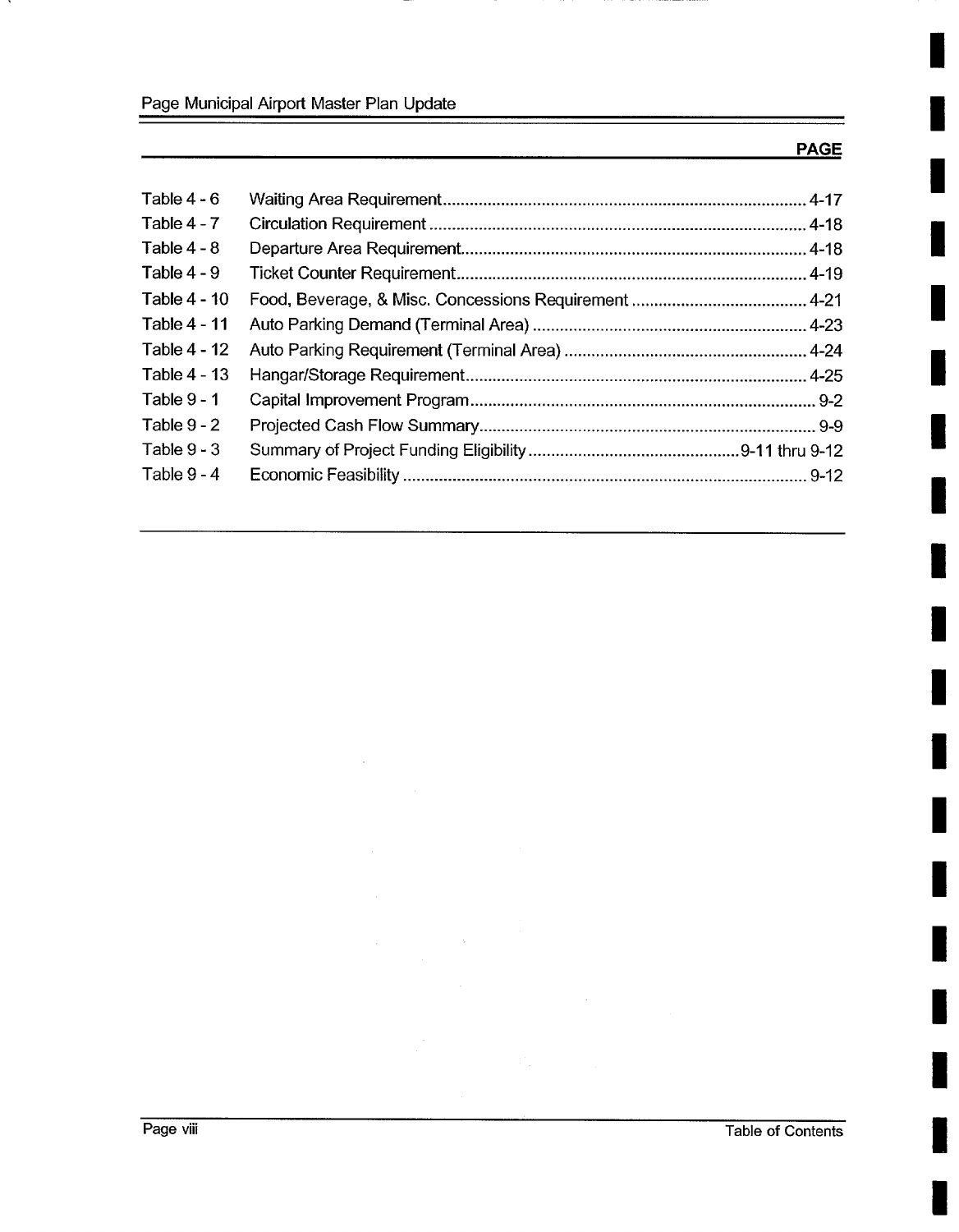# **LIST OF EXHIBITS**

**I** 

 $-\!-\!$ 

**I** 

**I** 

**!** 

**!** 

**I** 

**I** 

**I** 

**I** 

**I** 

**I** 

**I** 

**I** 

**I** 

**I** 

**I** 

**I** 

**I** 

| Exhibit 2 - 1   |  | $2 - 2$ |
|-----------------|--|---------|
| Exhibit 2 - 2   |  |         |
| Exhibit $2 - 3$ |  |         |
| Exhibit 2 - 4   |  |         |
| Exhibit $3 - 1$ |  |         |
| Exhibit $3 - 2$ |  |         |
| Exhibit $3 - 3$ |  |         |
| Exhibit $3 - 4$ |  |         |
| Exhibit 3 - 5   |  |         |
|                 |  |         |
| Exhibit $5 - 1$ |  |         |
| Exhibit 5 - 2   |  |         |
|                 |  |         |
| Exhibit 9 -1    |  |         |
|                 |  |         |